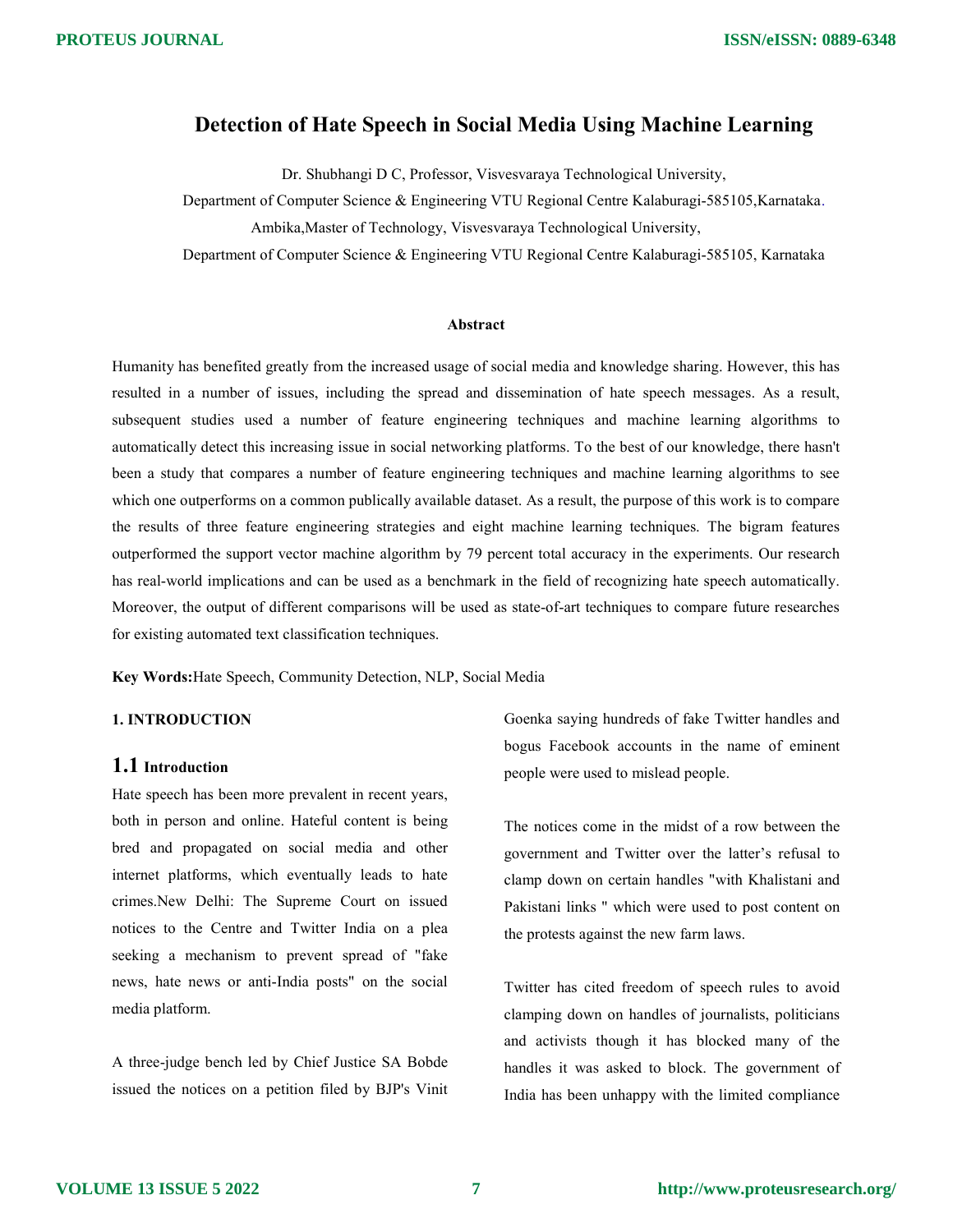**ISSN/eISSN: 0889-6348**

of its order.

More than 10 per cent of the 35 million twitter handles and 350 million Facebook accounts in India were fake, the plea said, alleging they were used to peddle "hate speech and fake news" and cause social unrest and riots including the recent one in Delhi.

There should be a law under which action can be initiated against Twitter and its representatives in India for abetting such content, it said.

The plea filed through advocate Ashwini Dubey also sought that Twitter share its logic and algorithms with the Indian authorities for screening "anti-India tweets" and that all social media handles be made traceable,

### 2. Related Work

The most crucial step in the software development process is conducting a literature review. It is vital to determine the time factor, economy, and team strength before building the tool. After these requirements have been met, the next stage is to choose which operating system and programming language will be utilised to construct the tool.Once the programmers begin working on the tool, they will require a great deal of outside assistance. Senior programmers, books, and websites can all provide this assistance. Before building the system the above consideration are taken into account for developing the proposed system. We have to analyse Machine learning and Hate Speech Predicational analysis: With the rise of Social Media internet users became able to easily express and share theiropinionsaboutcompanies,products,services,event setc.Thus,companiesbecameinterested in monitoring what people say about their brands in order to get feedback orenhancetheirmarketingefforts.

In the field of social media monitoring, machine learning has a number of intriguing applications. It is employed to assess user opinions and categorise them as good, negative, or neutral (Also known as Hate Speech Prediction Analysis). It can also be used to determine whether the postings are objective or subjective, the natural language used in the posts, and whether the posts were written by the author.

[1] Dinakar et al. (2012), Sood et al. (2012b) and Gitari et al. (2015) follow a multistep approach, in which a classifier dedicated to detect negative polarity is applied prior to the classifier specifically checking for evidence of hate speech.

[2] Gitari et al. (2015) run an additional classifier that weeds out non-subjective sentences prior to the aforementioned polarity classification.

[3] Van Hee et al. (2015) use as features the number of positive, negative, and neutral words (according to a sentiment lexicon) occurring in a given comment text.

#### 2.1 Proposed System:

To classify content as hate speech and predict whether a given text is hate speech or not, the proposed solutions used a variety of feature engineering techniques and machine learning algorithms. Algorithms handle training, testing on a dataset, and calculating accuracy.

### 3Methodology

Implement a high-accuracy system for automatically classifying tweets into Positive, Negative, or Neutral categories. The tweets can be compiled to form a summary of the overall Hate Speech Prediction on a given topic.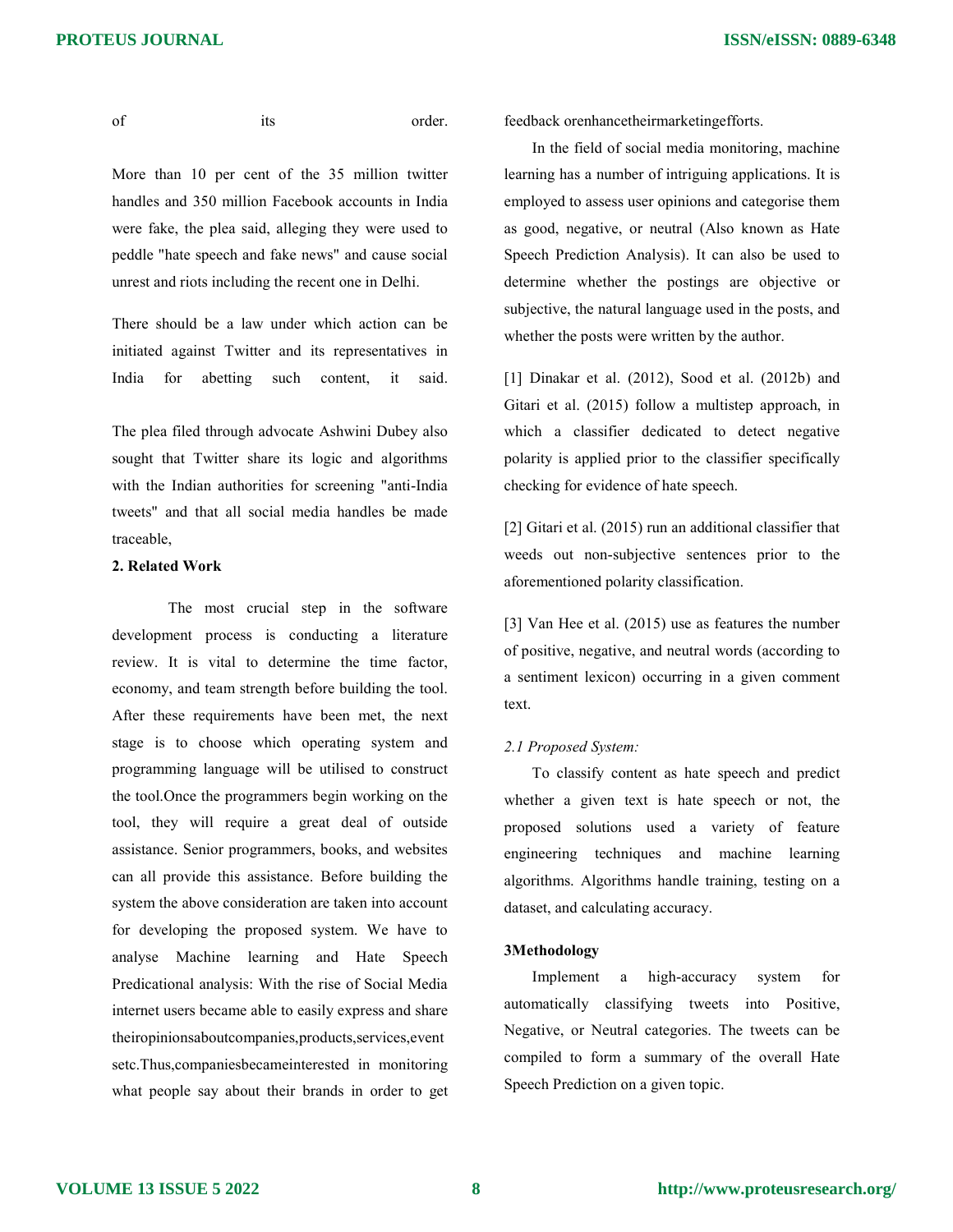### 3.1.1 Tarining Data:

Training data should consist of tweets and its Hate Speech Prediction. In our case we have csv file withtwocolumns. First column isHate Speech Prediction and second column istweet.

### 3.1.2 Features:

All the symbols, URL are removed and word starting with number and word withoutHate Speech Prediction is removed. The remaining list of word is called features which is list of wordthat havesomeHate Speech Predictiont.

### 3.1.3 Machine Learning Algorithm:

Machine learning is the term for the algorithm that is used to train the classifier. It creates a classifier that has been trained. Multinomial Naive Bayes, Bernoulli Naive Bayes, Logistic Regression, Stochastic Gradient Descent, Support vector clustering, and Linear Support vector clustering are six other methods we have in our scenario.

Multinomial Naïve Bayes uses term frequency i.e. the number of times a given term appears in a document. ... After normalization, term frequency can be used to compute maximum likelihood estimates based on the training data to estimate the conditional probability.

### $P(A|B) = P(B|A) P(A)$  $P(B)$

Logistic Regression was used in the biological sciences in early twentieth century. It was then used in many social science applications. Logistic Regression is used when the dependent variable(target) is categorical.Logistic Regression Equation is

$$
\ln(\frac{P}{1-P})=b0+b1*x1+b2*x2........+Bk*xk
$$

Stochastic gradient descentis an iterative method for optimizing an objective function with suitable smoothness properties. It can be regarded as a stochastic approximation of gradient descent optimization, since it replaces the actual gradient by an estimate thereof.

- 1. Initialize w:=0m−1,b:=0w:=0m−1,b:=0
- 2. for epoch e $\in [1,...,E]$ e $\in [1,...,E]$ :
	- o 2.1. shuffle DD to prevent cycles o 2.2.
		- for i∈[1,...,m]i∈[1,...,m] (where mm is the minibatch size):
			- 2.2.1. draw random example without replacement: ⟨x[i], y[i]⟩∈D⟨x[i],y[i]⟩∈D
		- o 2.3. compute loss L:=1m $\sum$ mi=1L(y^[i],y[i])L:=1m $\sum$ i=1  $mL(y^{\wedge}[i],y[i])$
		- o 2.4. compute gradients Δw:=−∇Lw,Δb:=−∂L∂bΔw:=−∇ Lw,Δb:=−∂L∂b
		- o 2.5. update parameters w:=w+Δw,b:=+Δbw:=w+Δw,  $b:=+\Delta b$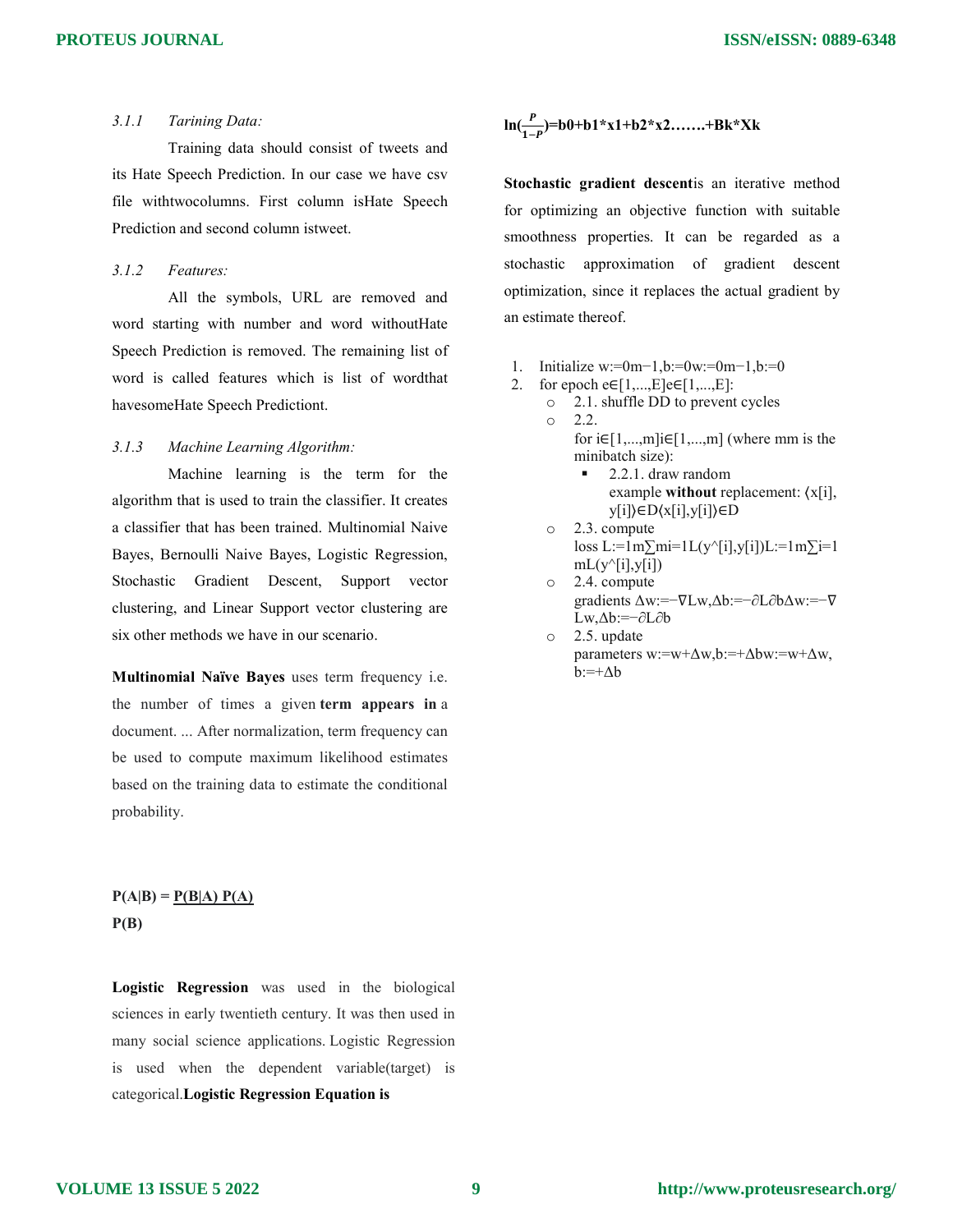

### 3.1.4 Input:

Theinputtoprogram issentenceortweet.

### 3.1.5 Classification Module:

We have seven classifier model. One for each machine learning algorithm that is used toclassifyinput andgives output as label.

### 3.1.6 Label:

LabelistheHate Speech Prediction outputgeneratedbyclassifier forthegiveninput.

### 4. Results

Hate Speech Prediction output from seven classifier can be used for voting to give which is the bestHate Speech Prediction.TheHate Speech Predictionwiththemajority

votewins.Forexample,4outofsevenclassifier gives positive as output and other 3 as negative or neutral then confidence iscalculated as follows:

```
No. of positive = 4, No. of negative = 3
```
No.ofneutral=0, Output=Max (No.ofpositive,No.ofnegative,No.of

Output= 4 (positive), Confidence Level=(output\Total)  $*$  100 %, ConfidenceLevel  $=(4\sqrt{7})$  $*100\% = 57.14\%$ 

Hencetheoutputwill bepositivewith

```
57.14confidence.
```
neutral)

# **Hate Speech / Tweet Detector**

**Enter Your Tweet Here** 

#studiolife #aislife #requires #passion #dedication #willpower to find #newmaterialsâ€Â

Predict

## **Not a Hate Tweet**

### 5. Conclusion

Hate Speech Prediction analysis has a wide range of applications. It's used to track customer reviews, survey replies, rivals, humanoid robots, and other things in social media monitoring and Voice of Customers (VOC). However, it can also be useful in business analytics and text analysis settings.

Hate Speech Prediction Analysis is